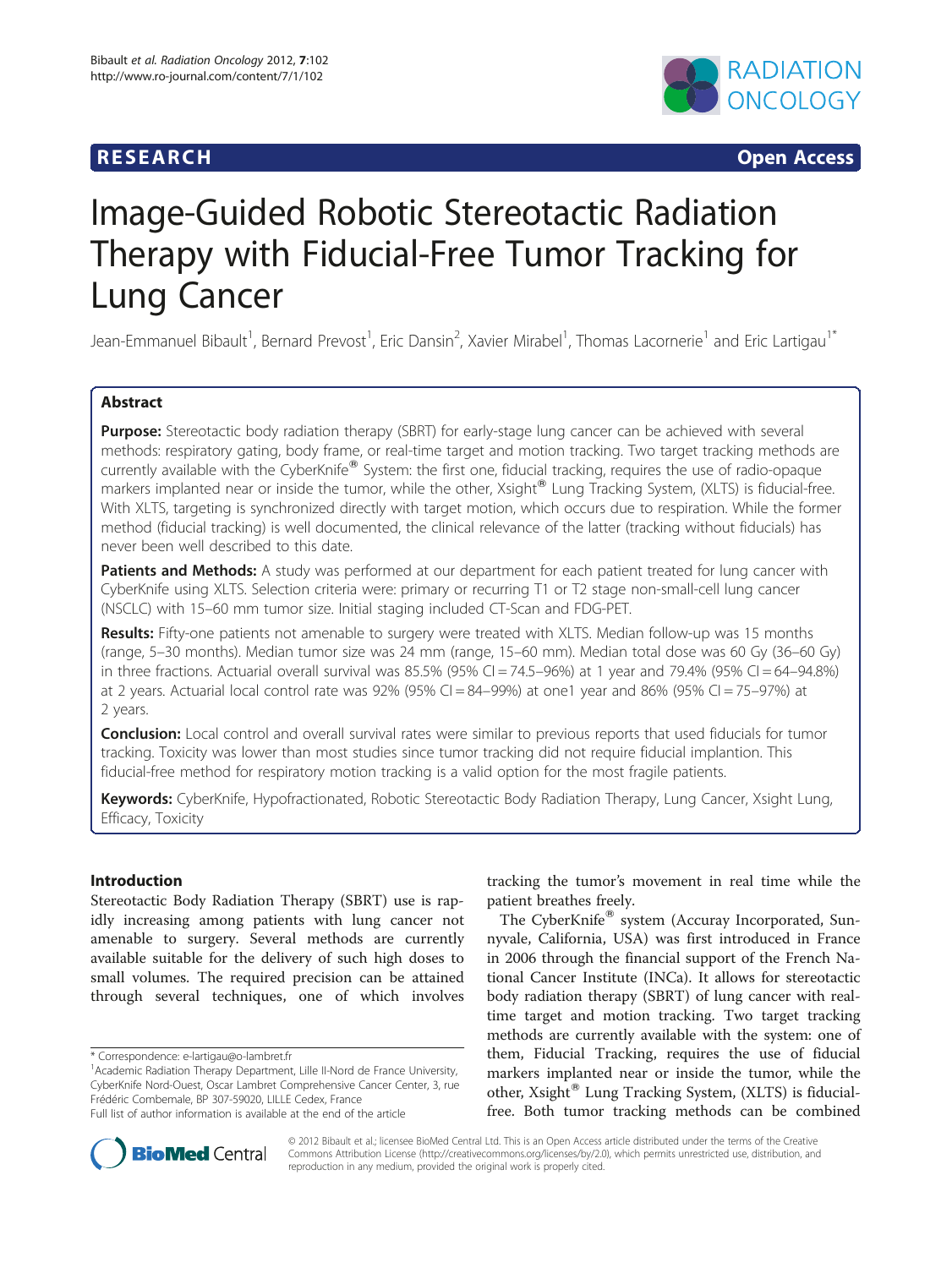with the Synchrony<sup>®</sup> Respiratory Tracking System, which synchronizes the beam targeting during delivery with the motion of the target due to respiration. While the former (Fiducial Tracking with Synchrony) is well documented, the efficacy and toxicity of the latter (XLTS with Synchrony) has not been well described.

Transthoracic fiducial implantation is reportedly responsible for cases of pneumothorax in 13% of the patients that undergo the procedure. [\[1](#page-6-0)] This rate may actually be an underestimate as some studies have reported rates of 23%, or even 38%, for transthoracic biopsies [\[2](#page-6-0)-[5\]](#page-6-0). Considering that the concerned population of patients is often very fragile (elderly patients, those with chronic lung disease or other malignancies), the risk of pneumothorax should not be taken lightly. Patients are sometimes excluded only because they could not afford the risk of a pneumothorax. Fortunately, other fiducial implantation techniques are available, such as electromagnetic navigation-guided bronchoscopy or intravascular coil placement. However, the use of radiomarkers has others risks beyond pneumothorax, such as arrhythmias in the case of endovascular coils. They must be inserted with high precision for the tracking system to work, and sometimes they migrate and cause a systematic error at each treatment session. Finally, fiducial insertion may delay the treatment, since it is better to perform the planning CT a few days after the insertion.

With these difficulties in mind, a new system has been developed to directly track the tumor instead fiducials. XLTS is able to correlate intensity similarities in the digitally reconstructed radiographs (DRRs) to the position of the tumor when certain tumor criteria are met.

This method may represent a shorter, completely uninvasive treatment for patients with lung cancer not amenable to surgery. In this study, we discussed the technical aspects of this system, the precise patient selection criteria required for its application, and the clinical outcome in terms of both efficacy and toxicity for the 51 patients treated at our center between November 2008 and January 2011.

# Patients and Methods

# CyberKnife and Xsight Lung Tracking System

Pulmonary tumors larger than 15 mm and located in the peripheral or apex regions are visible in the orthogonal X-Ray images created by the CyberKnife System. Direct tumor tracking is accomplished by matching the image intensity pattern of the tumor region in the digitally reconstructed radiographs (DRRs) to the corresponding region in the treatment X-ray images (Figure 1). A correlation model is then generated by fitting the internal tumor positions at different phases of the breathing cycle to the simultaneous external marker positions. During treatment, the internal tumor position is estimated from the external marker positions using the correlation model. The beam is moved dynamically with the target in order to maintain alignment of each treatment beam in real time. Phantom experiments have showed that the total system error is 1.07 mm when XLTS is used for tracking tumors [\[6](#page-6-0)-[10\]](#page-6-0).

# Patient eligibility

Patient inclusion criteria were a single primary or recurring pulmonary lesion, T1 or T2 stage with a tumor diameter between 15 and 60 mm without lymph node

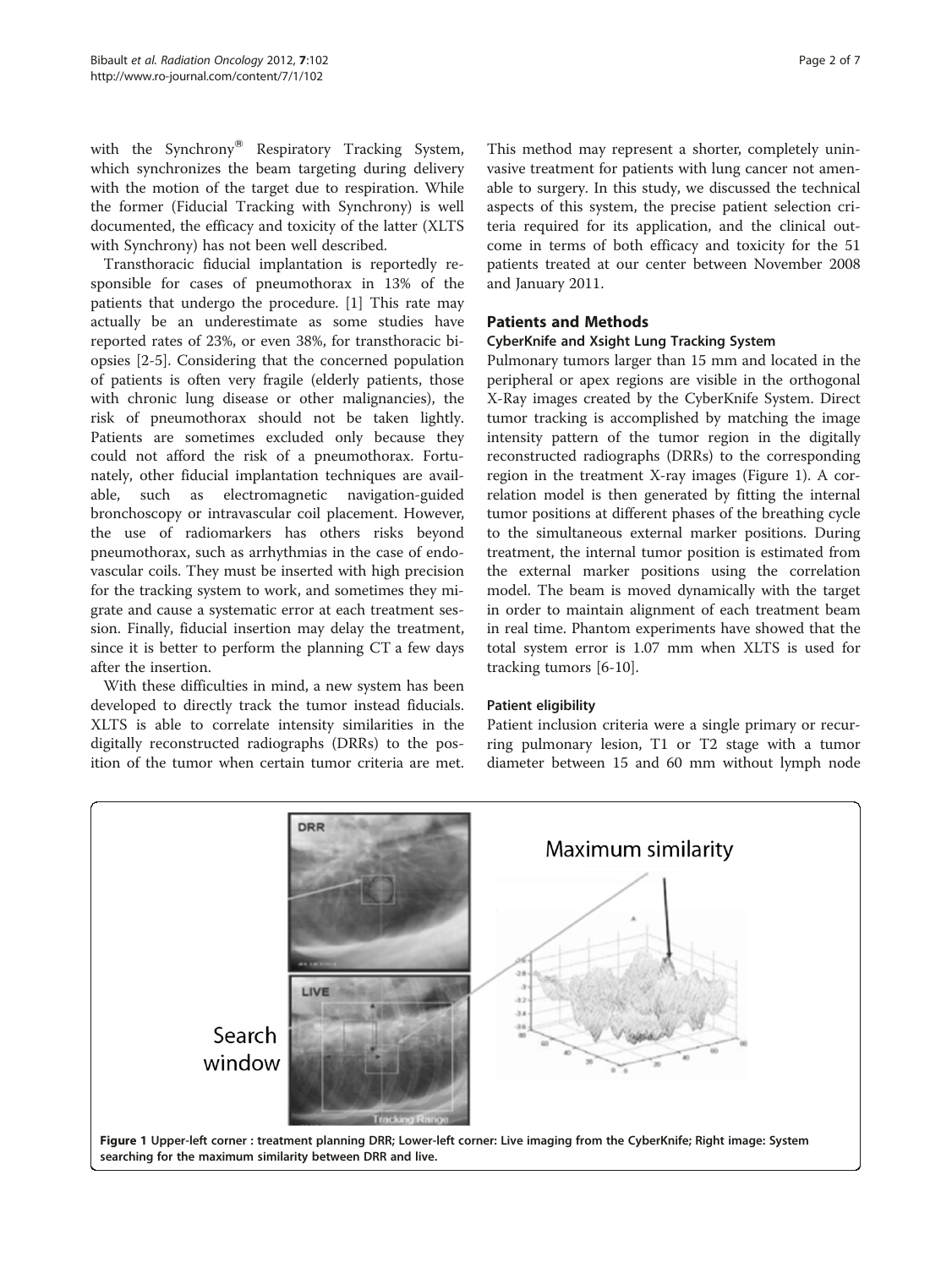<span id="page-2-0"></span>involvement or distant metastases, treated from November 1, 2008, to January 1, 2011. Initial staging included CT-Scan (thoracic, abdominal, and pelvic) with  $^{18}$  Ffluorodeoxyglucose positron emission tomography (FDG-PET). Histological proof was obtained using transthoracic or bronchoscopic biopsy. If histological proof could not be obtained, patients were treated when the lesion was considered evolutive, i.e., increasing in size on two consecutive CT-Scans with uptake of FDG on a single PET. Any lung-infectious process, particularly tuberculosis, was searched and ruled out before treatment. Patients had a Performance Status under 2. Patients with a history of other neoplasm were excluded. Each case was discussed during our thoracic oncology department staff meeting by a radiation oncologist, a medical oncologist, a radiologist, and a thoracic surgeon. Lesions were considered surgically removable in patients not amenable to surgery. Main inoperability reasons included pre-existing medical conditions such as advanced chronic obstructive pulmonary disease (GOLD 3, predicted  $FEV_1 < 49\%$ ), cardiovascular disease (ejection fraction < 40%), or general anaesthesia contraindications such as obesity  $(BMI > 30 \text{ kg/m}^2)$  or an history of anaphylactic shock to the anaesthesia. Previous contra or ipsilateral lung surgery or radiation therapy was allowed. Patients did not receive chemotherapy before, during, or after treatment until any progression. Written informed consent was obtained from each patient.

Certain tumor characteristics were required for XLTS to be able to detect the tumor: the tumor had to be at least 15 mm in diameter, inside the lung parenchyma, and at least 15 mm from any major vascular structure or ribs. The projection of the tumor on the spine could not be at a 45° angle because of the CyberKnife's X-Ray tube angulation.

# Treatment planning, dose calculation, and treatment session

A thin-sliced CT-scan without contrast was recorded with millimetric slices. The gross tumor volume (GTV) and organs at risk (spinal cord, left and right lung, heart, and esophagus) were contoured on CT-Scan with the following window and level setting: -600/1600 HU. A geometrical 3-mm margin was added to the GTV to

create the planning target volume (PTV). Treatments were planned on Accuray's Multiplan<sup>®</sup> software. The dose was calculated using the Ray-Tracing algorithm. Dose was prescribed on the 83% isodose line. Dose constraints were as follow: total lung volume (defined as right and left lung excluding PTV) receiving 5 Gy <50% (V5  $<$  50%), and V10  $<$  30%; for heart, V24 was  $<$  15 cm<sup>3</sup> and maximal dose <30 Gy; for trachea and bronchi, V15 was  $\langle 4 \text{ cm}^3 \rangle$  and V20  $\langle 1 \text{ cm}^3 \rangle$ , with maximum acceptable point doses at 30 Gy. Maximum dose to esophagus was 25 Gy and V21 was  $<$  5 cm<sup>3</sup>.

# Study endpoints

The XLTS has already been validated on phantom experiments $13-17$ , but its clinical validity has not been reported yet. The primary objective of this study was to evaluate the local control rate achievable with XLTS. The secondary objective was to evaluate the toxicity. Local control was calculated from the time of treatment until tumor relapse within PTV. Patients without local relapse were censored on the day of the last follow-up. Local relapse was defined as a 20% increase of the maximum diameter of the tumor on CT-Scan compared to initial staging. Overall survival was calculated from the start of radiotherapy until death from any cause. Disease-specific survival was measured from the start of radiotherapy until death from lung cancer. Patients alive at last follow-up were censored. Follow-ups included a CT-Scan at 3, 6, 9, and 12 months after treatment and every 6 months after that; and an FDG-PET every 6 months. Treatment response was evaluated according to RECIST (Response Evaluation Criteria In Solid Tumors) v1.1 [\[11\]](#page-6-0). Toxicity was evaluated according to CTCAE (National Cancer Institute Common Terminology Criteria for Adverse Events) v4.0.

## **Statistics**

SPSS (SPSS Inc., Chicago, Illinois, USA) version 13 software was used for statistical analyses. Kaplan-Meier method with 95% confidence intervals was used to estimate local, overall, and specific survival. Cox regression analysis was used to find prognostic values of patient and tumor characteristics on local control and survival endpoints. Differences between groups were illustrated

# Men Women Sex  $\frac{43}{(84\%)}$  8 (16%) Median **Minimum** Minimum Maximum **Tumor Size (mm)**  $24$   $24$   $11$   $60$ **Age (years)** 68 50 85 Adenocarcinoma Squamous Cell Carcinoma Undifferenciated Unknown Histology 10 (20%) 6 (10%) 3 (5%) 16 (62%)

# Table 1 Patient characteristics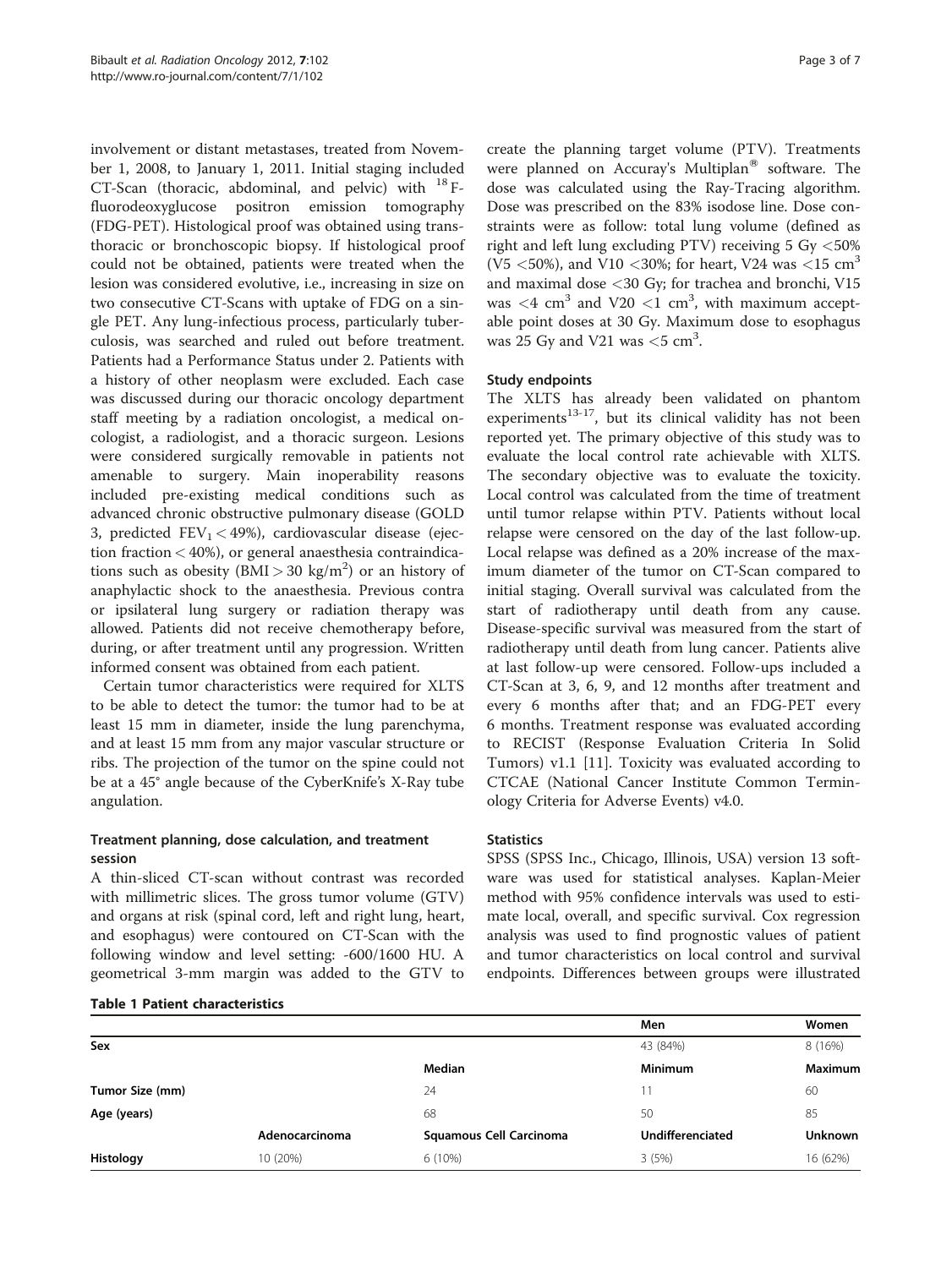Table 2 Technical characteristics of the treatments

|                                | Median | Minimum | Maximum |
|--------------------------------|--------|---------|---------|
| $GTV$ (cm <sup>3</sup> )       | 12     | 1.6     | 115     |
| PTV $(cm^3)$                   | 25     | 4       | 142     |
|                                | Median | Minimum | Maximum |
| Total Dose (Gy)                | 60     | 45      | 60      |
| Dose/Fraction (Gy)             | 20     | 15      | 20      |
| Number of treatment sessions   | ζ      | 3       | 4       |
| Duration of the sessions (min) | 63     | 27      | 134     |
| Number of treatment beams      | 70     | 20      | 163     |

with Kaplan-Meier curves and the log-rank test. All tests were two-sided. A significance level  $\alpha$  = 0.05 was used.

## Results

#### Patient characteristics

Fifty-one patients were treated for non-small-cell lung cancer with XLTS between November 1, 2008, and January 1, 2011. None of the patients were eligible for surgery. Forty-three (84%) patients were men and eight (16%) were women. Median age was 69 years (range, 50–85 years). All patients were smokers who had quit at time of treatment. Histology was known for 19 patients (38%): 10 were squamous-cell carcinomas (20%), six adenocarcinomas (12%), and three undifferenciated cancers (6%). Thirty-one patients had T1 tumors and 20 had T2. Median tumor size was 24 mm (range, 15– 60 mm). Eight patients were treated for a recurrence after prior surgery  $(n = 5)$  or radiation therapy  $(n = 3)$ . All 51 patients had FDG-PET before treatment. The treatment obviated the necessity to implant fiducials along with its common sequelae such as pneuthorax. Main characteristics are presented in Table [1.](#page-2-0)

# Technical characteristics of performed treatments

Median delivered dose was 60 Gy (range, 45–60 Gy). Three fractions were performed for the treatment, but if the tumor was considered too close to mediastinal structures, the dose/fraction was lowered to 15 Gy and four fractions were performed. This occurred in the case of three patients. Median GTV was  $11 \text{ cm}^3$  (range, 1.6– 115  $\text{cm}^3$ ) and median PTV was 25  $\text{cm}^3$  (range, 4-142 cm<sup>3</sup>). Median number of beams used was 70 (range, 20–163 beams), and median treatment session duration was 63 minutes (range, 27–134 minutes). The dose was prescribed to the 84% isodose line. Treatment characteristics are presented in Table 2.

#### Treatment response

Median follow-up was 15 months (range, 5–30 months). Actuarial local control was  $92\%$  ( $95\%$  CI =  $84-99\%$ ) at 1 year and 86% (95% CI = 75–97%) at 2 years (Figure 2). Five patients (10%) experienced local failure along with distant metastases to bone  $(n=3)$ , liver  $(n=1)$ , brain  $(n=2)$ , or controlateral lung  $(n=2)$ . One patient's response to the treatment could not be evaluated on the first CT-Scan at three months because of radiation pneumonitis surrounding the treated tumor. However, evaluation at 12 months showed a complete resolution of the pneumonitis and a partial response. One patient relapsed with mediastinal lymph node metastases two years after treatment.

Actuarial overall survival was 85.5% (95% CI = 74.5– 96%) at 1 year and 79.4% (95% CI = 64–94.8%) at 2 years. Seven patients died during follow-up, five from cancer progression and two due to intercurrent disease. Actuarial disease-specific survival was  $90.1\%$  (95% CI = 71– 100%) at 1 year and 84% (95% CI = 69–98%) at 2 years.

## Prognostic factors for overall survival and local control

Patients, tumor and treatment characteristics were tested as prognostic factors for overall survival and local control. With regard to overall survival, no significant difference based on sex ( $p = 0.254$ ), age ( $p = 0.512$ ), availability of histologic data ( $p = 0.190$ ), total dose delivered ( $p = 0.705$ ),

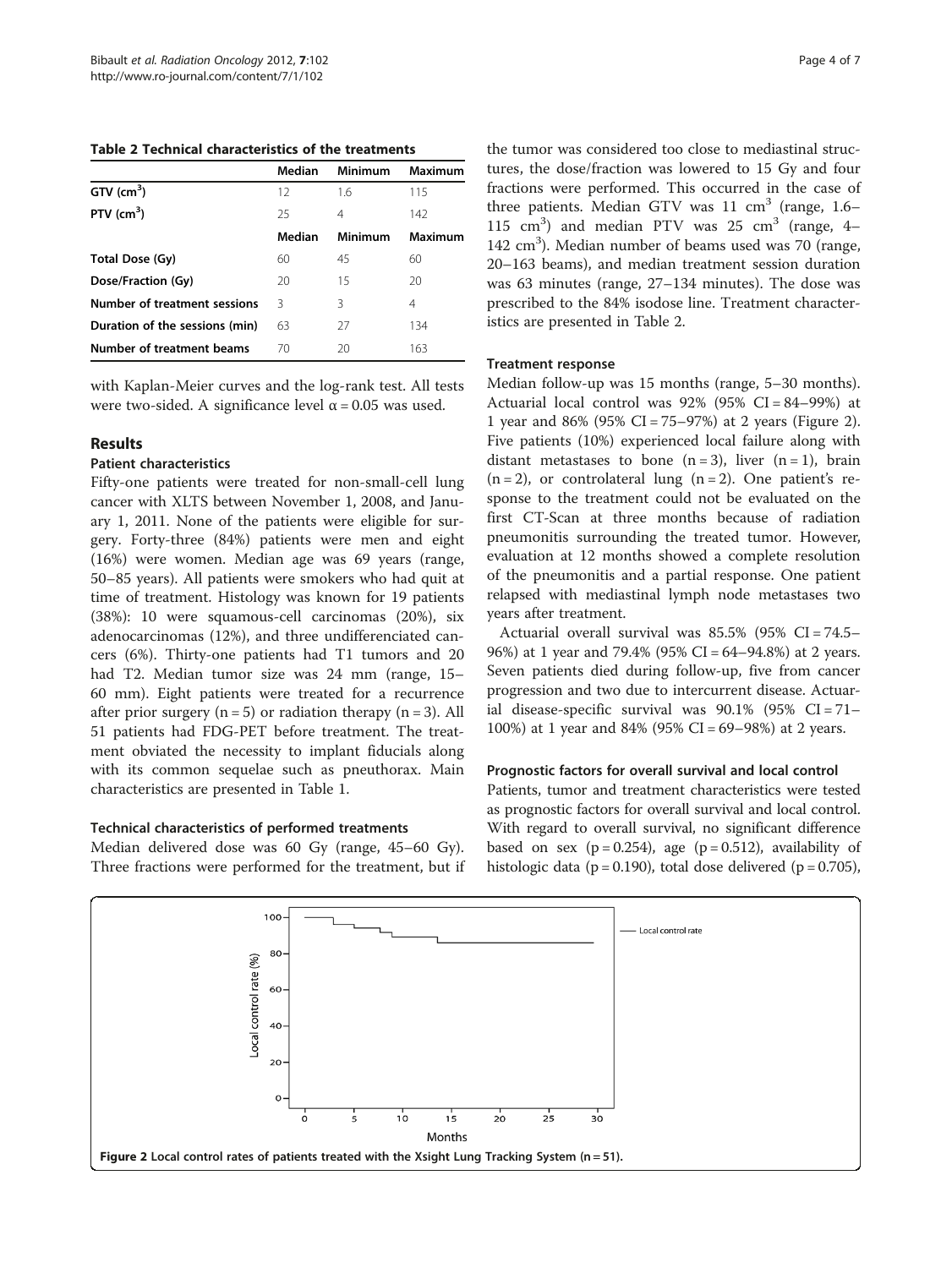or number of fractions ( $p = 0.543$ ) was found. Patients with a maximum tumor diameter under 3 cm tended to have a better overall survival  $(p = 0.052)$ . GTV greater than  $10 \text{ cm}^3$  was significantly associated with poorer survival  $(100\% \text{ vs. } 65.2\% \text{ at } 2 \text{ years}, \text{ p} = 0.029, \text{ Figure 3}).$ 

Regarding local control, no significant difference was observed based on sex ( $p = 0.886$ ), age ( $p = 0.26$ ), availability of histologic data  $(p=0.98)$ , tumor size  $(p = 0.224)$ , GTV  $(p = 0.171)$  or total dose delivered  $(p = 0.33)$ . A significant difference was found between patients treated with three fractions and patients treated with more than three fractions: the local control rate at 2 years was 100% for patients treated with three fractions and 70% for patients treated with more than three fractions ( $p = 0.006$ , Figure [4\)](#page-5-0).

# **Toxicity**

No pneumothorax was observed as we did not need fiducials for tumor tracking. Seven cases of grade 1 radiation pneumonitis (14%) without any clinical impact and one grade 2 (2%) radiation pneumonitis were observed at 3 months. No steroids were required for any of these patients. Three grade 1 (6%) radiation fibroses were observed on CT-Scan performed 1 year after treatment. No acute or late grade 3 or 4 toxicities were observed.

# **Discussion**

Several studies concerning SBRT for early-stage lung cancer have been published. After White et al. published a dose-escalation study in 2003, series reporting about patients treated with CyberKnife began to emerge. In 2006, Nuyttens et al. wrote about 20 patients treated for 22 lung tumors [[12\]](#page-6-0). The chosen method of treatment required the use of fiducials. The reseachers used 78 markers to track the tumors: 34 were implanted using transthoracic punction, 23 were endovascular coils, and 21 were extrathoracic. This study reported no pneumothorax. Local control rate was 100% at four months. In 2007, Collins et al. published a study about 25 patients also treated using fiducials [[13](#page-6-0)]. Seven of the 25 patients presented with pneumothorax. Another study published in 2008 by Castelli et al. about 30 patients showed four cases of pneumothorax and one fiducial migration [\[14](#page-6-0)]. The study with the most patients was published in 2009 by van der Voort van Zyp et al. [\[15](#page-6-0)]: 70 surgeryineligible patients (39 with T1 tumors and 31 with T2 tumors) were treated with 45 Gy or 60 Gy in three fractions. Local control rate was 96% for patients treated with 60 Gy and 78% for patients treated with 45 Gy. A total of 225 fiducials were used (143 endovascular coils, 72 implanted using bronchoscopy, and 10 implanted by transthoracic punction). One to five fiducials were used for each patient for tumor tracking. Fiducial implantation induced two grade 3 toxicities (one pneumothorax requiring chest drain and an arrhythmia after intravascular coil placement), one grade 2 toxicity (pneumothorax), and six grade 1 (dyspnea  $n = 1$ , pneumothorax  $n = 2$ , and self-limiting hemorrhage,  $n = 3$ ). These toxicities are not frequent but cannot be neglected.

Our study is the first, to our knowledge to report only on patients who were treated with a fiducial-free method for tumor tracking. We report a local control rate of 88% at 15 months, which is comparable to other studies, which indicates the method could be used without losing efficacy. However, treatment time of over 60 minutes can potentially be associated with loss of tumor BED of  $> 10-15$ %, which will impact tumor control significantly<sup>15</sup>. Median treatment time for our patient was  $63$ minutes (range, 27–134 minutes). This may explain our local failure rate. Therefore, the number of pencil beams should be kept to a minimum to decrease the treatment time in cyberknife treatments.

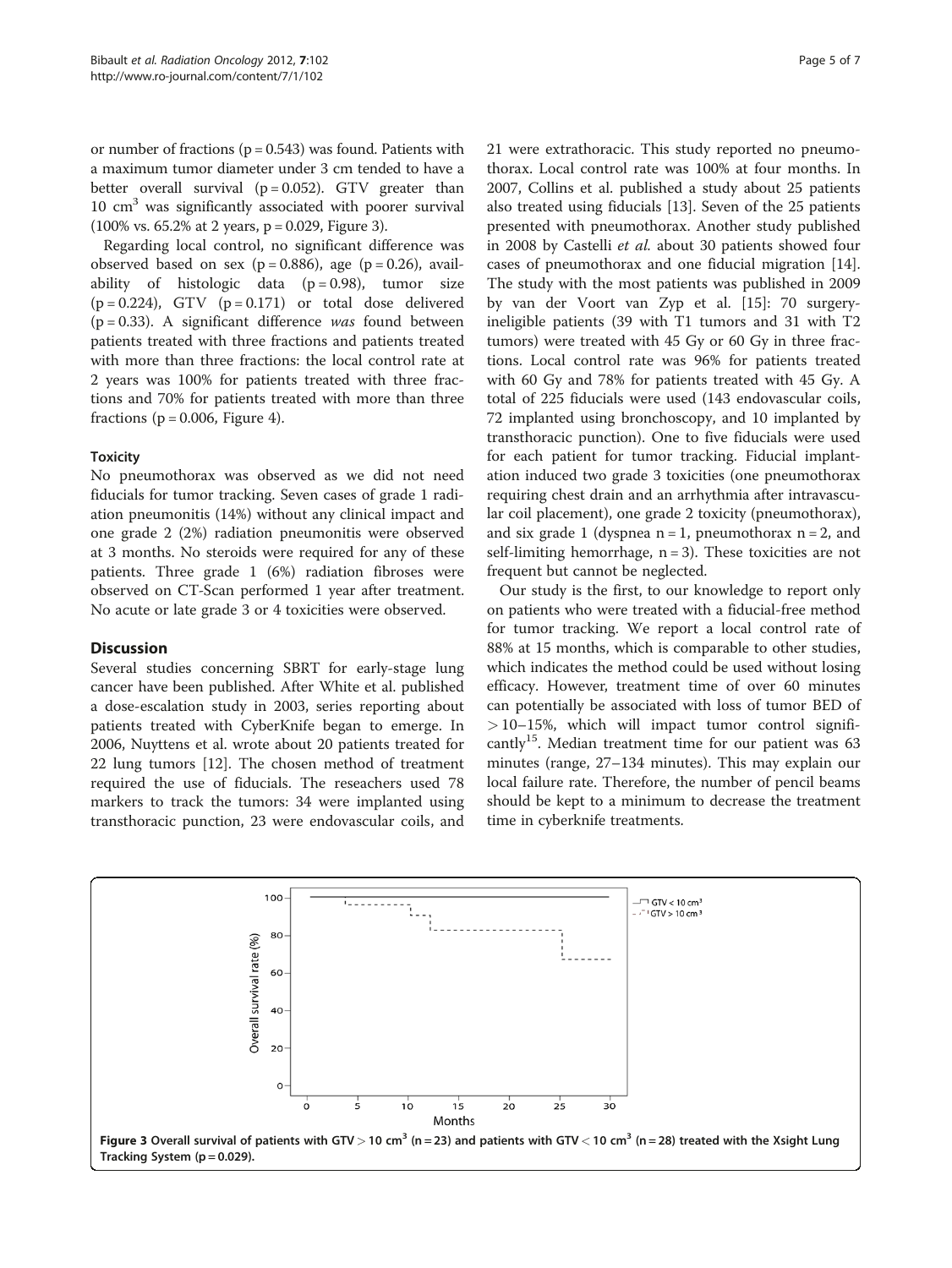<span id="page-5-0"></span>

Patients treated with 4 or more fractions had a worse local control rate than patients treated in three fractions. This could be explained by the lower BED resulting from the increased number of sessions for the same total dose (BED for 60 Gy/4fx = 150 Gy vs BED for 60 Gy/  $3fx = 180$  Gy). The number of treatment session should therefore be kept to three.

Five patients (10%) with local control relapsed with distant metastases to bone  $(n=3)$ , liver  $(n=1)$ , brain  $(n = 2)$ , or the controlateral lung  $(n = 2)$ . One patient relapsed with mediastinal lymph node metastases 2 years after treatment. A major limitation of our study was the small number of patients with known histology (38%). This is often the case in SBRT studies for lung cancer. Van der Voort van Zyp et al. have reported an absence of confirmation of malignancy in 49% of the patients. Most of the patients are treated with SBRT because they are too fragile for surgery or even trans-thoracic biopsies. However, Swensen et al. have created a malignancy prediction model that, combined with FDG-PET [\[16](#page-6-0)], could be useful for that matter.

We report seven grade 1 (14%) and two grade 2 (14%) radiation pneumonitis cases and no grade 3 or 4 incidents. These rates are lower than those that have been reported by others (3–10% grade 3 toxicity) [[17](#page-6-0)-[19](#page-6-0)]. No patient had any post-treatment pain or rib fractures. This may be due to our strict selection criteria for XLTS, which mandated that the tumors be at least 15 mm away from the ribs. We observed three cases of grade 1 lung fibrosis.

There is an important need for multicenter randomized trials comparing surgery to SBRT. An international randomized prospective trial (STARS, ClinicalTrials.gov ID: NCT00840749) was initiated by Accuray in collaboration with the MD Anderson Cancer Center (Texas, USA) in December 2008 to compare surgery to SBRT for operable patients with early-stage non-small-cell lung cancer tumors under 4 cm in diameter without lymph node or

distant metastases. Possible surgeries include: lobectomy, bilobectomy, or pneumonectomy. The primary endpoint is overall survival. On the other hand, the European multicenter randomized trial (ROSEL, ClinicalTrials.gov ID: NCT00687986) comparing SBRT to surgery for operable patients has recently been terminated due to poor recruitment.

# Conclusion

Lung SBRT with fiducial-free tumor tracking is both feasible and effective. Local control rate is similar to what so far has been reported in other studies that have used markers for tumor tracking. Toxicity was lower as there was no fiducial implantation, thereby preventing cases of pneumothorax normally associated with this procedure. However, precise patient selection according to simple criteria was required for the Xsight Lung System to work. This system is an interesting treatment option for patients not amenable to surgery or too fragile for transthoracic punction and fiducial implantation. A standard 3 x 20-Gy fractionation regimen should be used to achieve optimal local control.

#### Competing interests

No conflict of interest to declare.

#### Authors' contributions

JB, BP and EL conceived the study. JB collected data and drafted the manuscript. BP, ED, XM, TL and EL participated in coordination and helped to draft the manuscript. JB performed the statistical analyses. EL provided mentorship and edited the manuscript. All authors have read and approved the final manuscript.

#### Summary

SBRT is a growing field in the management of early-stage lung cancer. Several methods are available to achieve precision: respiratory gating, body frame, or real-time tumor tracking. Real-time tumor tracking can be performed with fiducials or with a new method that tracks the tumor itself. We report the first clinical study using this fiducial-free treatment. With local control rates of 92% and 86% at 1 and 2 years, respectively, the results of this method seem comparable to other studies that use fiducials.